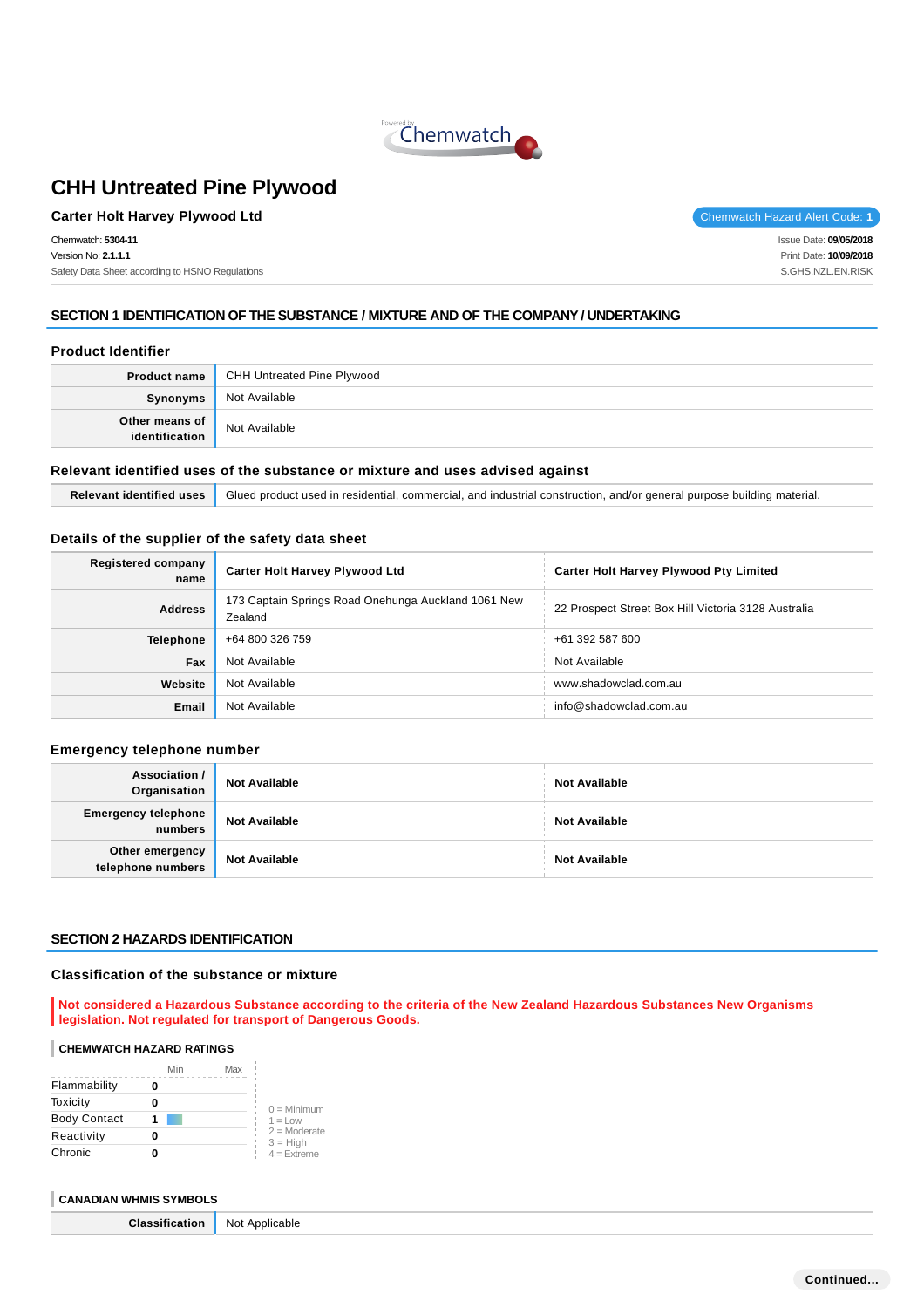| <b>Determined by</b><br>Chemwatch using<br><b>GHS/HSNO criteria</b> | Not Available<br><i>*LIMITED EVIDENCE</i> |
|---------------------------------------------------------------------|-------------------------------------------|
| Label elements                                                      |                                           |
| Hazard pictogram(s)                                                 | Not Applicable                            |
| <b>SIGNAL WORD</b><br>.                                             | <b>NOT APPLICABLE</b>                     |

### **Hazard statement(s)**

Not Applicable

\*LIMITED EVIDENCE

### **Supplementary statement(s)**

Not Applicable

## **Precautionary statement(s) Prevention**

Not Applicable

# **Precautionary statement(s) Response**

Not Applicable

# **Precautionary statement(s) Storage**

Not Applicable

# **Precautionary statement(s) Disposal**

Not Applicable

### **SECTION 3 COMPOSITION / INFORMATION ON INGREDIENTS**

#### **Substances**

See section below for composition of Mixtures

### **Mixtures**

| <b>CAS No</b> | %[weight] | <b>Name</b>                               |  |
|---------------|-----------|-------------------------------------------|--|
|               |           | wood veneer                               |  |
| 40798-65-0    | < 10      | phenol/ formaldehyde polymer sodium salt  |  |
|               |           | In use, may generate wood dust softwood   |  |
|               |           | THIS REPORT IS FOR UNTREATED PRODUCT ONLY |  |

#### **SECTION 4 FIRST AID MEASURES**

# **Description of first aid measures**

| <b>Eye Contact</b>  | ► Hazard relates to dust released by sawing, cutting, sanding, trimming or other finishing operations.<br>If this product comes in contact with eyes:<br>• Wash out immediately with water.<br>If irritation continues, seek medical attention.<br>► Removal of contact lenses after an eye injury should only be undertaken by skilled personnel. |
|---------------------|----------------------------------------------------------------------------------------------------------------------------------------------------------------------------------------------------------------------------------------------------------------------------------------------------------------------------------------------------|
| <b>Skin Contact</b> | Brush off dust.<br>In the event of abrasion or irritation of the skin seek medical attention.<br>If skin or hair contact occurs:<br>• Flush skin and hair with running water (and soap if available).<br>▶ Seek medical attention in event of irritation.                                                                                          |
| Inhalation          | If dust is inhaled, remove from contaminated area.<br>Encourage patient to blow nose to ensure clear passage of breathing.<br>If irritation or discomfort persists seek medical attention.                                                                                                                                                         |
| Ingestion           | ► Hazard relates to dust released by sawing, cutting, sanding, trimming or other finishing operations.<br>Immediately give a glass of water.<br>First aid is not generally required. If in doubt, contact a Poisons Information Centre or a doctor.                                                                                                |

# **Indication of any immediate medical attention and special treatment needed**

Treat symptomatically.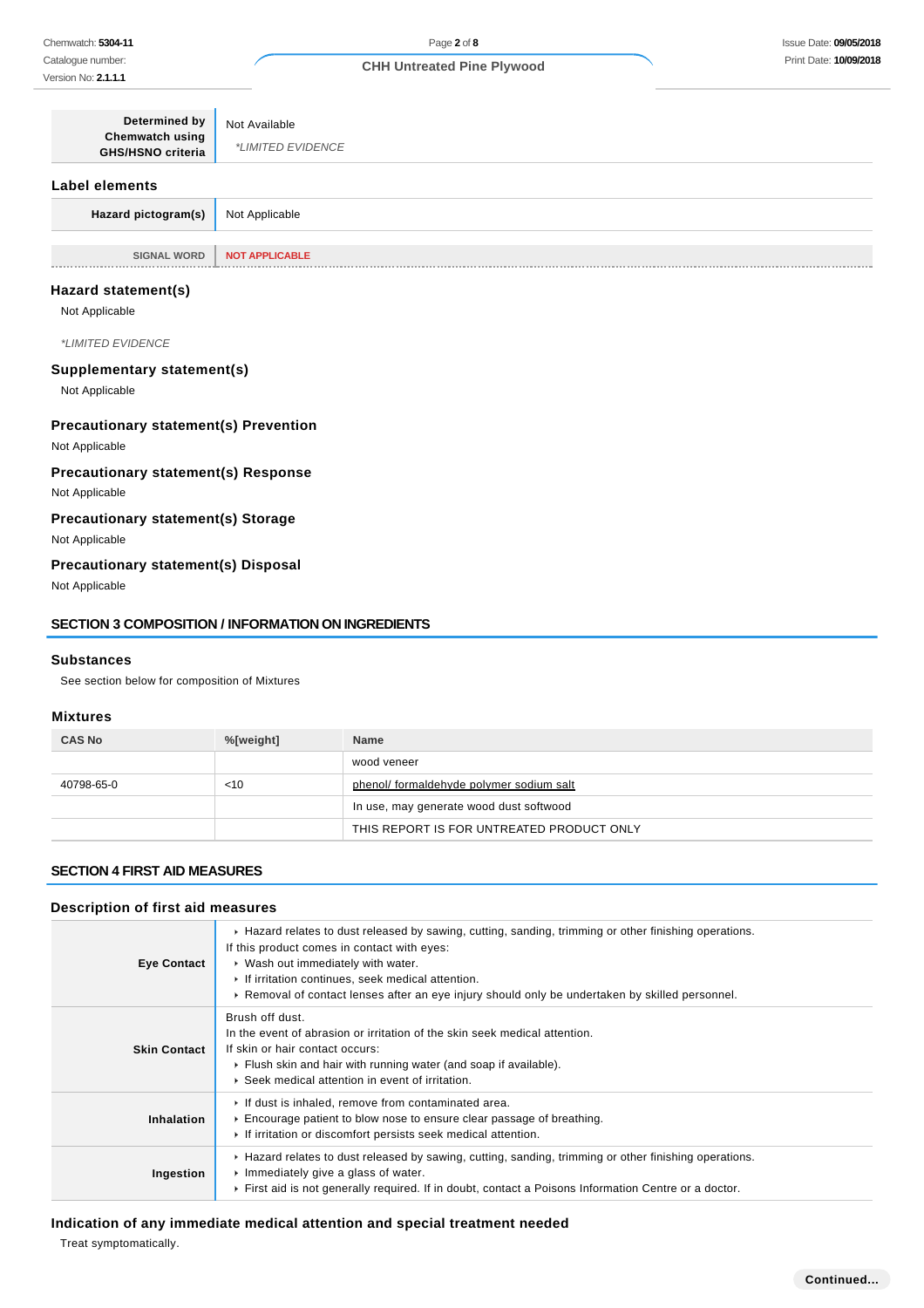#### **SECTION 5 FIREFIGHTING MEASURES**

#### **Extinguishing media**

- Water spray or fog.
- Foam.
- Dry chemical powder.
- BCF (where regulations permit).
- Carbon dioxide.

### **Special hazards arising from the substrate or mixture**

| Fire Incompatibility           | Avoid exposure to excessive heat and fire.                                                                                                                                                                                                                                                                                                                                                                                                         |  |  |  |
|--------------------------------|----------------------------------------------------------------------------------------------------------------------------------------------------------------------------------------------------------------------------------------------------------------------------------------------------------------------------------------------------------------------------------------------------------------------------------------------------|--|--|--|
| <b>Advice for firefighters</b> |                                                                                                                                                                                                                                                                                                                                                                                                                                                    |  |  |  |
| <b>Fire Fighting</b>           | Alert Fire Brigade and tell them location and nature of hazard.<br>Use water delivered as a fine spray to control the fire and cool adjacent area.<br>Wear breathing apparatus plus protective gloves. Equipment should be thoroughly decontaminated after use.                                                                                                                                                                                    |  |  |  |
| <b>Fire/Explosion Hazard</b>   | Combustible. Will burn if ignited.<br> - Wood products do not normally constitute an explosion hazard. - Mechanical or abrasive activities which produce wood<br>dust, as a by-product, may present a severe explosion hazard if a dust cloud contacts an ignition source.  - Hot humid<br>conditions may result in spontaneous combustion of accumulated wood dust.  - Partially burned or scorched wood dust can<br>explode if dispersed in air. |  |  |  |

## **SECTION 6 ACCIDENTAL RELEASE MEASURES**

# **Personal precautions, protective equipment and emergency procedures**

See section 8

### **Environmental precautions**

See section 12

### **Methods and material for containment and cleaning up**

|                     | Minor Spills   Pick up. Refer to major spills.                             |
|---------------------|----------------------------------------------------------------------------|
| <b>Maior Spills</b> | Pick up. Secure load if safe to do so. Bundle/collect recoverable product. |
|                     |                                                                            |

Personal Protective Equipment advice is contained in Section 8 of the SDS.

# **SECTION 7 HANDLING AND STORAGE**

### **Precautions for safe handling**

| Safe handling | Use gloves when handling product to avoid splinters. |  |
|---------------|------------------------------------------------------|--|
|               |                                                      |  |

### **Conditions for safe storage, including any incompatibilities**

| Suitable container      | Generally not applicable. |
|-------------------------|---------------------------|
| Storage incompatibility | Keep drv                  |
|                         |                           |



**X** — Must not be stored together

**0** — May be stored together with specific preventions

 $-$  May be stored together

# **SECTION 8 EXPOSURE CONTROLS / PERSONAL PROTECTION**

# **Control parameters**

**OCCUPATIONAL EXPOSURE LIMITS (OEL)**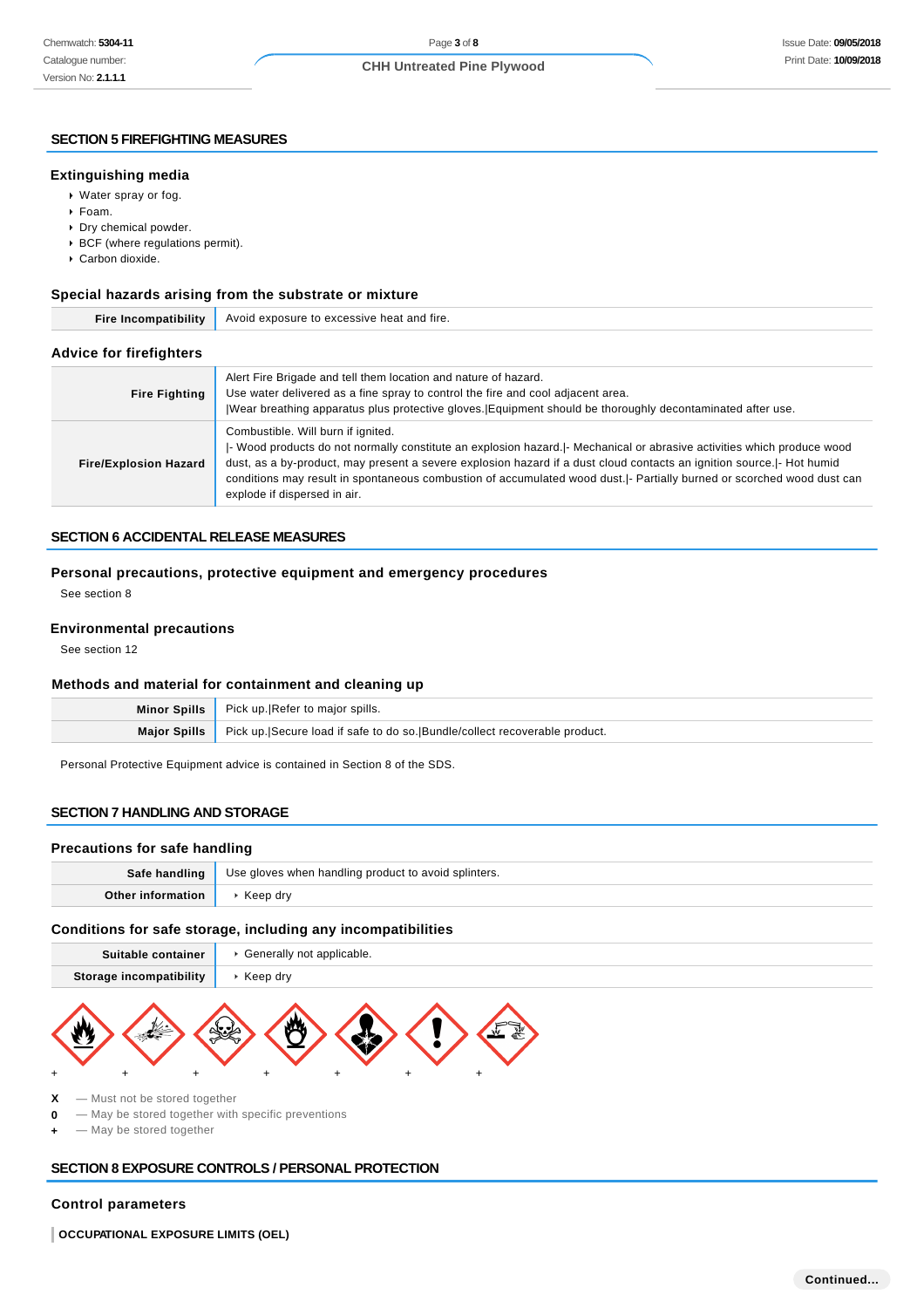# **INGREDIENT DATA**

```
Not Available
```
# **EMERGENCY LIMITS**

| Ingredient                                  | <b>Material name</b> | TEEL-1        | TEEL-2              | TEEL-3        |
|---------------------------------------------|----------------------|---------------|---------------------|---------------|
| <b>CHH Untreated Pine</b><br>Plywood        | Not Available        | Not Available | Not Available       | Not Available |
|                                             |                      |               |                     |               |
| Ingredient                                  | <b>Original IDLH</b> |               | <b>Revised IDLH</b> |               |
| phenol/ formaldehyde<br>polymer sodium salt | Not Available        |               | Not Available       |               |

# **Exposure controls**

|                            | Engineering controls are used to remove a hazard or place a barrier between the worker and the hazard. Well-designed<br>engineering controls can be highly effective in protecting workers and will typically be independent of worker interactions<br>to provide this high level of protection.<br>The basic types of engineering controls are:<br>Process controls which involve changing the way a job activity or process is done to reduce the risk.<br>Enclosure and/or isolation of emission source which keeps a selected hazard "physically" away from the worker and<br>ventilation that strategically "adds" and "removes" air in the work environment. Ventilation can remove or dilute an air<br>contaminant if designed properly. The design of a ventilation system must match the particular process and chemical or<br>contaminant in use.<br>Employers may need to use multiple types of controls to prevent employee overexposure.<br>General exhaust is adequate under normal operating conditions. If risk of overexposure exists, wear SAA approved<br>respirator. Correct fit is essential to obtain adequate protection. Provide adequate ventilation in warehouse or closed<br>storage areas. Air contaminants generated in the workplace possess varying "escape" velocities which, in turn, determine<br>the "capture velocities" of fresh circulating air required to effectively remove the contaminant.<br>Type of Contaminant:<br>Air Speed:<br>$0.25 - 0.5$ m/s<br>solvent, vapours, degreasing etc., evaporating from tank (in still air)<br>$(50-100 f/min)$<br>aerosols, fumes from pouring operations, intermittent container filling, low speed conveyer |                                    |                                     |
|----------------------------|-----------------------------------------------------------------------------------------------------------------------------------------------------------------------------------------------------------------------------------------------------------------------------------------------------------------------------------------------------------------------------------------------------------------------------------------------------------------------------------------------------------------------------------------------------------------------------------------------------------------------------------------------------------------------------------------------------------------------------------------------------------------------------------------------------------------------------------------------------------------------------------------------------------------------------------------------------------------------------------------------------------------------------------------------------------------------------------------------------------------------------------------------------------------------------------------------------------------------------------------------------------------------------------------------------------------------------------------------------------------------------------------------------------------------------------------------------------------------------------------------------------------------------------------------------------------------------------------------------------------------------------------------------------------------------------------------|------------------------------------|-------------------------------------|
| Appropriate engineering    | transfers, welding, spray drift, plating acid fumes, pickling (released at low velocity into zone of<br>active generation)                                                                                                                                                                                                                                                                                                                                                                                                                                                                                                                                                                                                                                                                                                                                                                                                                                                                                                                                                                                                                                                                                                                                                                                                                                                                                                                                                                                                                                                                                                                                                                    |                                    | $0.5 - 1$ m/s<br>$(100-200$ f/min.) |
| controls                   | direct spray, spray painting in shallow booths, drum filling, conveyer loading, crusher dusts, gas<br>discharge (active generation into zone of rapid air motion)                                                                                                                                                                                                                                                                                                                                                                                                                                                                                                                                                                                                                                                                                                                                                                                                                                                                                                                                                                                                                                                                                                                                                                                                                                                                                                                                                                                                                                                                                                                             |                                    | $1-2.5$ m/s<br>(200-500 f/min)      |
|                            | grinding, abrasive blasting, tumbling, high speed wheel generated dusts (released at high initial<br>velocity into zone of very high rapid air motion).                                                                                                                                                                                                                                                                                                                                                                                                                                                                                                                                                                                                                                                                                                                                                                                                                                                                                                                                                                                                                                                                                                                                                                                                                                                                                                                                                                                                                                                                                                                                       |                                    | 2.5-10 m/s<br>(500-2000 f/min.)     |
|                            | Within each range the appropriate value depends on:<br>Lower end of the range                                                                                                                                                                                                                                                                                                                                                                                                                                                                                                                                                                                                                                                                                                                                                                                                                                                                                                                                                                                                                                                                                                                                                                                                                                                                                                                                                                                                                                                                                                                                                                                                                 | Upper end of the range             |                                     |
|                            | 1: Room air currents minimal or favourable to capture                                                                                                                                                                                                                                                                                                                                                                                                                                                                                                                                                                                                                                                                                                                                                                                                                                                                                                                                                                                                                                                                                                                                                                                                                                                                                                                                                                                                                                                                                                                                                                                                                                         | 1: Disturbing room air currents    |                                     |
|                            | 2: Contaminants of low toxicity or of nuisance value only                                                                                                                                                                                                                                                                                                                                                                                                                                                                                                                                                                                                                                                                                                                                                                                                                                                                                                                                                                                                                                                                                                                                                                                                                                                                                                                                                                                                                                                                                                                                                                                                                                     | 2: Contaminants of high toxicity   |                                     |
|                            | 3: Intermittent, low production.                                                                                                                                                                                                                                                                                                                                                                                                                                                                                                                                                                                                                                                                                                                                                                                                                                                                                                                                                                                                                                                                                                                                                                                                                                                                                                                                                                                                                                                                                                                                                                                                                                                              | 3: High production, heavy use      |                                     |
|                            | 4: Large hood or large air mass in motion                                                                                                                                                                                                                                                                                                                                                                                                                                                                                                                                                                                                                                                                                                                                                                                                                                                                                                                                                                                                                                                                                                                                                                                                                                                                                                                                                                                                                                                                                                                                                                                                                                                     | 4: Small hood - local control only |                                     |
|                            | Simple theory shows that air velocity falls rapidly with distance away from the opening of a simple extraction pipe.<br>Velocity generally decreases with the square of distance from the extraction point (in simple cases). Therefore the air<br>speed at the extraction point should be adjusted, accordingly, after reference to distance from the contaminating source.<br>The air velocity at the extraction fan, for example, should be a minimum of 1-2 m/s (200-400 f/min.) for extraction of<br>solvents generated in a tank 2 meters distant from the extraction point. Other mechanical considerations, producing<br>performance deficits within the extraction apparatus, make it essential that theoretical air velocities are multiplied by<br>factors of 10 or more when extraction systems are installed or used.                                                                                                                                                                                                                                                                                                                                                                                                                                                                                                                                                                                                                                                                                                                                                                                                                                                            |                                    |                                     |
| <b>Personal protection</b> |                                                                                                                                                                                                                                                                                                                                                                                                                                                                                                                                                                                                                                                                                                                                                                                                                                                                                                                                                                                                                                                                                                                                                                                                                                                                                                                                                                                                                                                                                                                                                                                                                                                                                               |                                    |                                     |
| Eye and face protection    | When sawing, machining or sanding use - Safety glasses with side shields.                                                                                                                                                                                                                                                                                                                                                                                                                                                                                                                                                                                                                                                                                                                                                                                                                                                                                                                                                                                                                                                                                                                                                                                                                                                                                                                                                                                                                                                                                                                                                                                                                     |                                    |                                     |
| <b>Skin protection</b>     | See Hand protection below                                                                                                                                                                                                                                                                                                                                                                                                                                                                                                                                                                                                                                                                                                                                                                                                                                                                                                                                                                                                                                                                                                                                                                                                                                                                                                                                                                                                                                                                                                                                                                                                                                                                     |                                    |                                     |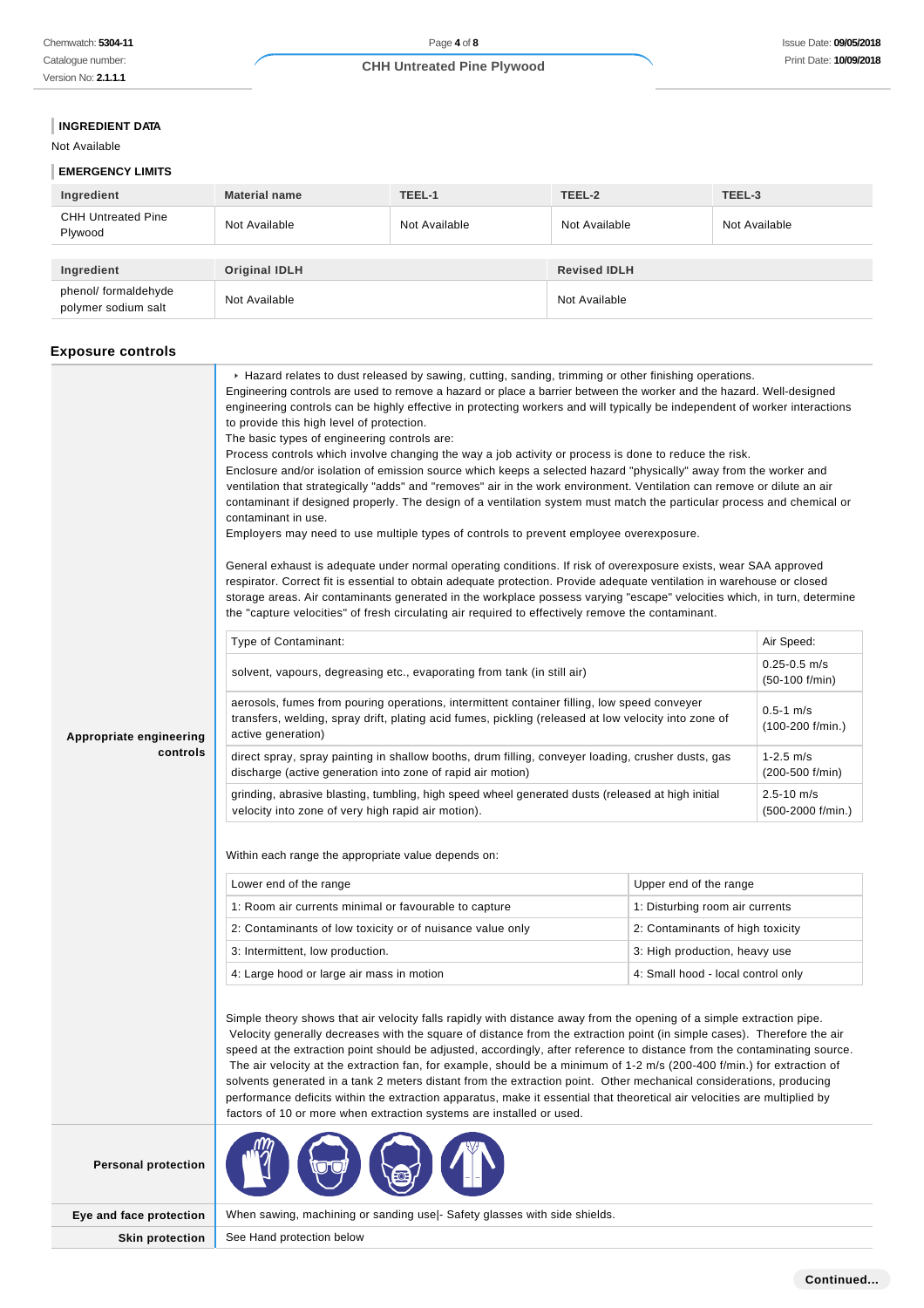Page **5** of **8**

# **CHH Untreated Pine Plywood**

| Hands/feet protection  | ▶ Protective gloves eg. Leather gloves or gloves with Leather facing<br>▶ Safety footwear                                              |
|------------------------|----------------------------------------------------------------------------------------------------------------------------------------|
| <b>Body protection</b> | See Other protection below                                                                                                             |
| Other protection       | No special equipment needed when handling small quantities.<br><b>OTHERWISE:</b><br>• Overalls.<br>▶ Barrier cream.<br>▶ Eyewash unit. |

### **Respiratory protection**

- Avoid generating and breathing dust.
- Effective dust extraction and good ventilation is required when using cutting, shaping or sanding tools. Wear a disposable dust mask AS/NZS 1715:2009 class P1 or P2 when machining.

# **SECTION 9 PHYSICAL AND CHEMICAL PROPERTIES**

### **Information on basic physical and chemical properties**

| Appearance                                      | Pressed boards ranging from 3mm to 90mm. These boards are ripped into strips between 47 and 1200mm wide to form<br>lineal wood components. THIS CHEMWATCH REPORT IS FOR UNTREATED PRODUCT ONLY. |                                                                                    |                |
|-------------------------------------------------|-------------------------------------------------------------------------------------------------------------------------------------------------------------------------------------------------|------------------------------------------------------------------------------------|----------------|
| <b>Physical state</b>                           | Manufactured                                                                                                                                                                                    | Relative density (Water =<br>1)                                                    | $0.5 - 1.0$    |
| Odour                                           | Not Available                                                                                                                                                                                   | <b>Partition coefficient</b><br>n-octanol / water                                  | Not Available  |
| <b>Odour threshold</b>                          | Not Available                                                                                                                                                                                   | <b>Auto-ignition temperature</b><br>$(^{\circ}C)$                                  | >200           |
| pH (as supplied)                                | Not Applicable                                                                                                                                                                                  | Decomposition<br>temperature                                                       | Not Available  |
| Melting point / freezing<br>point (°C)          | Not Applicable                                                                                                                                                                                  | Viscosity (cSt)                                                                    | Not Applicable |
| Initial boiling point and<br>boiling range (°C) | Not Applicable                                                                                                                                                                                  | Molecular weight (g/mol)                                                           | Not Applicable |
| Flash point (°C)                                | Not Applicable                                                                                                                                                                                  | <b>Taste</b>                                                                       | Not Available  |
| <b>Evaporation rate</b>                         | Not Applicable                                                                                                                                                                                  | <b>Explosive properties</b>                                                        | Not Available  |
| Flammability                                    | Not Applicable                                                                                                                                                                                  | <b>Oxidising properties</b>                                                        | Not Available  |
| <b>Upper Explosive Limit</b><br>(%)             | Not Applicable                                                                                                                                                                                  | <b>Surface Tension (dyn/cm</b><br>or mN/m)                                         | Not Applicable |
| <b>Lower Explosive Limit</b><br>(%)             | Not Applicable                                                                                                                                                                                  | <b>Volatile Component</b><br>$(% \mathcal{L}^{\prime }\cap \mathcal{L}^{\prime })$ | Not Applicable |
| Vapour pressure (kPa)                           | Not Applicable                                                                                                                                                                                  | Gas group                                                                          | Not Available  |
| Solubility in water (g/L)                       | Immiscible                                                                                                                                                                                      | pH as a solution (1%)                                                              | Not Applicable |
| Vapour density $(Air = 1)$                      | Not Applicable                                                                                                                                                                                  | VOC g/L                                                                            | Not Applicable |

## **SECTION 10 STABILITY AND REACTIVITY**

| Reactivity                            | See section 7                                                             |  |
|---------------------------------------|---------------------------------------------------------------------------|--|
| <b>Chemical stability</b>             | Product is considered stable and hazardous polymerisation will not occur. |  |
| Possibility of hazardous<br>reactions | See section 7                                                             |  |
| Conditions to avoid                   | See section 7                                                             |  |
| Incompatible materials                | See section 7                                                             |  |
| Hazardous<br>decomposition products   | See section 5                                                             |  |

### **SECTION 11 TOXICOLOGICAL INFORMATION**

#### **Information on toxicological effects**

**Inhaled** Not normally a hazard due to physical form of product.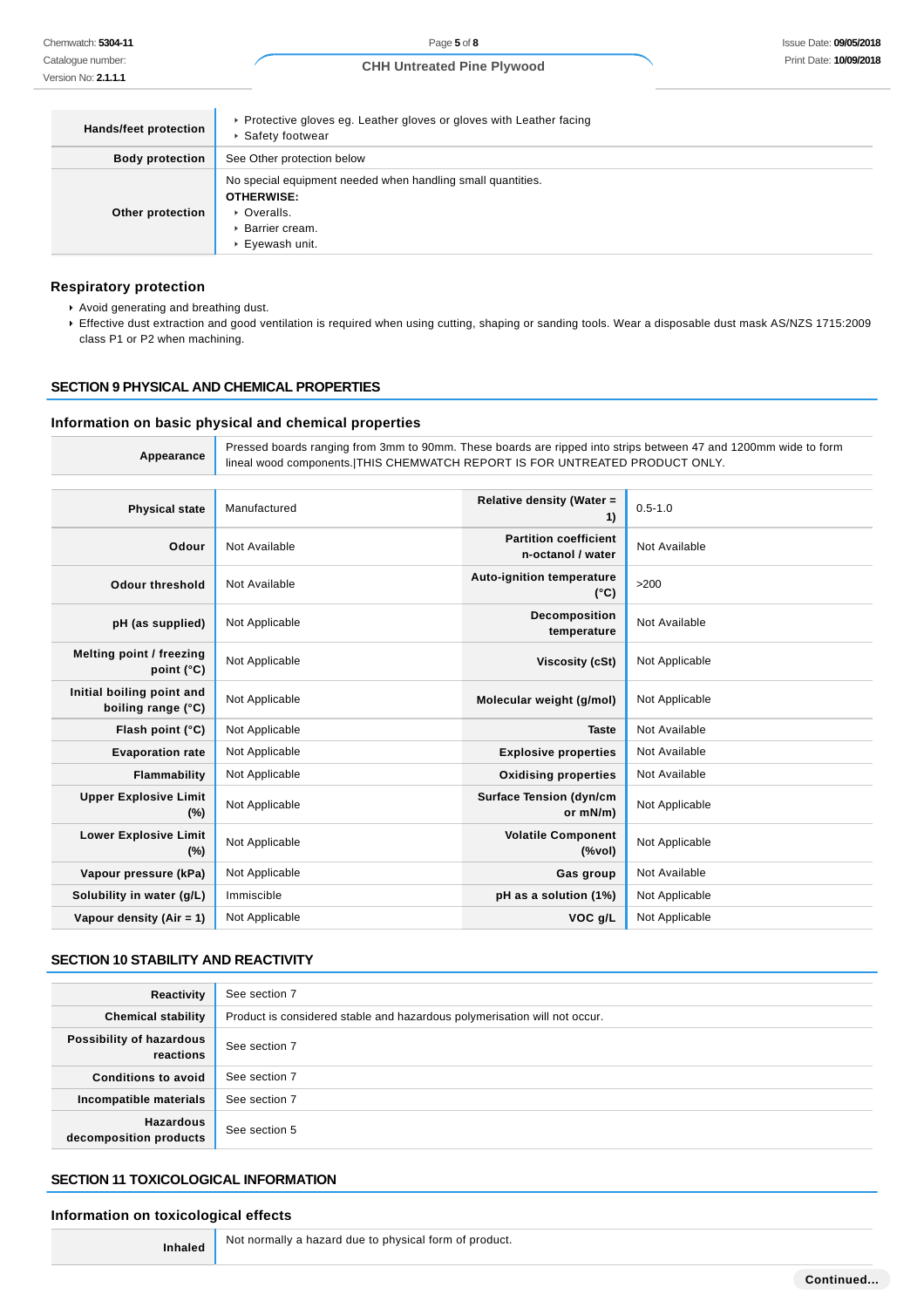Issue Date: **09/05/2018** Print Date: **10/09/2018**

Catalogue number: Version No: **2.1.1.1**

| Page 6 of 8                       |
|-----------------------------------|
| <b>CHH Untreated Pine Plywood</b> |

|                     | Generated dust may be discomforting                                                                                                                                                                                                                                                                                                                                                                                           |
|---------------------|-------------------------------------------------------------------------------------------------------------------------------------------------------------------------------------------------------------------------------------------------------------------------------------------------------------------------------------------------------------------------------------------------------------------------------|
| Ingestion           | Not normally a hazard due to physical form of product.<br>Considered an unlikely route of entry in commercial/industrial environments (Ingestion of sawdust may cause nausea,<br>abdominal pain, vomiting or diarrhoea.                                                                                                                                                                                                       |
| <b>Skin Contact</b> | The dust is discomforting and mildly abrasive to the skin and may cause drying of the skin, which may lead to contact<br>dermatitis.                                                                                                                                                                                                                                                                                          |
| Eye                 | The dust may produce eye discomfort causing smarting, pain and redness.                                                                                                                                                                                                                                                                                                                                                       |
| Chronic             | ► Hazard relates to dust released by sawing, cutting, sanding, trimming or other finishing operations.<br>Various woods are able to induce allergies, both of the immediate onset type in woodwork which causes a respiratory<br>syndrome, and of the delayed type which results in eczema from exposure to dusts and direct contact. Cross-reaction is<br>common.<br>Wood dust may cause skin and respiratory sensitisation. |

| <b>CHH Untreated Pine</b> | <b>TOXICITY</b>                                                                                                                                                                                                                 | <b>IRRITATION</b> |
|---------------------------|---------------------------------------------------------------------------------------------------------------------------------------------------------------------------------------------------------------------------------|-------------------|
| Plywood                   | Not Available                                                                                                                                                                                                                   | Not Available     |
| phenol/ formaldehyde      | <b>TOXICITY</b>                                                                                                                                                                                                                 | <b>IRRITATION</b> |
| polymer sodium salt       | Not Available                                                                                                                                                                                                                   | Not Available     |
| Legend:                   | 1. Value obtained from Europe ECHA Registered Substances - Acute toxicity 2.* Value obtained from manufacturer's SDS.<br>Unless otherwise specified data extracted from RTECS - Register of Toxic Effect of chemical Substances |                   |

| <b>PHENOL/</b><br><b>FORMALDEHYDE</b><br><b>POLYMER SODIUM SALT</b> | No significant acute toxicological data identified in literature search. |                                           |         |
|---------------------------------------------------------------------|--------------------------------------------------------------------------|-------------------------------------------|---------|
| <b>Acute Toxicity</b>                                               | $\odot$                                                                  | Carcinogenicity                           | $\odot$ |
| <b>Skin Irritation/Corrosion</b>                                    | $\circledcirc$                                                           | Reproductivity                            | $\odot$ |
| <b>Serious Eye</b><br>Damage/Irritation                             | $\circledcirc$                                                           | <b>STOT - Single Exposure</b>             | $\circ$ |
| <b>Respiratory or Skin</b><br>sensitisation                         | $\odot$                                                                  | <b>STOT - Repeated</b><br><b>Exposure</b> | $\circ$ |
| <b>Mutagenicity</b>                                                 | $\circledcirc$                                                           | <b>Aspiration Hazard</b>                  | $\odot$ |

Legend:  $\mathsf{X}$  - Data available but does not fill the criteria for classification  $\blacktriangleright$  – Data available to make classification

 $\bigcirc$  – Data Not Available to make classification

# **SECTION 12 ECOLOGICAL INFORMATION**

# **Toxicity**

| <b>CHH Untreated Pine</b><br>Plywood        | <b>ENDPOINT</b>  | <b>TEST DURATION (HR)</b>                                                                                                                                                                                                                                                                                                                                                                          | <b>SPECIES</b> | <b>VALUE</b>     | <b>SOURCE</b>    |
|---------------------------------------------|------------------|----------------------------------------------------------------------------------------------------------------------------------------------------------------------------------------------------------------------------------------------------------------------------------------------------------------------------------------------------------------------------------------------------|----------------|------------------|------------------|
|                                             | Not<br>Available | Not Available                                                                                                                                                                                                                                                                                                                                                                                      | Not Available  | Not<br>Available | Not<br>Available |
| phenol/ formaldehyde<br>polymer sodium salt | <b>ENDPOINT</b>  | <b>TEST DURATION (HR)</b>                                                                                                                                                                                                                                                                                                                                                                          | <b>SPECIES</b> | <b>VALUE</b>     | <b>SOURCE</b>    |
|                                             | Not<br>Available | Not Available                                                                                                                                                                                                                                                                                                                                                                                      | Not Available  | Not<br>Available | Not<br>Available |
| Legend:                                     |                  | Extracted from 1. IUCLID Toxicity Data 2. Europe ECHA Registered Substances - Ecotoxicological Information - Aquatic<br>Toxicity 3. EPIWIN Suite V3.12 (QSAR) - Aquatic Toxicity Data (Estimated) 4. US EPA, Ecotox database - Aquatic Toxicity<br>Data 5. ECETOC Aquatic Hazard Assessment Data 6. NITE (Japan) - Bioconcentration Data 7. METI (Japan) -<br>Bioconcentration Data 8. Vendor Data |                |                  |                  |

The solid wood will decay on ground contact.

Ш

# **Persistence and degradability**

| Ingredient | Persistence: Water/Soil               | Persistence: Air                      |  |
|------------|---------------------------------------|---------------------------------------|--|
|            | No Data available for all ingredients | No Data available for all ingredients |  |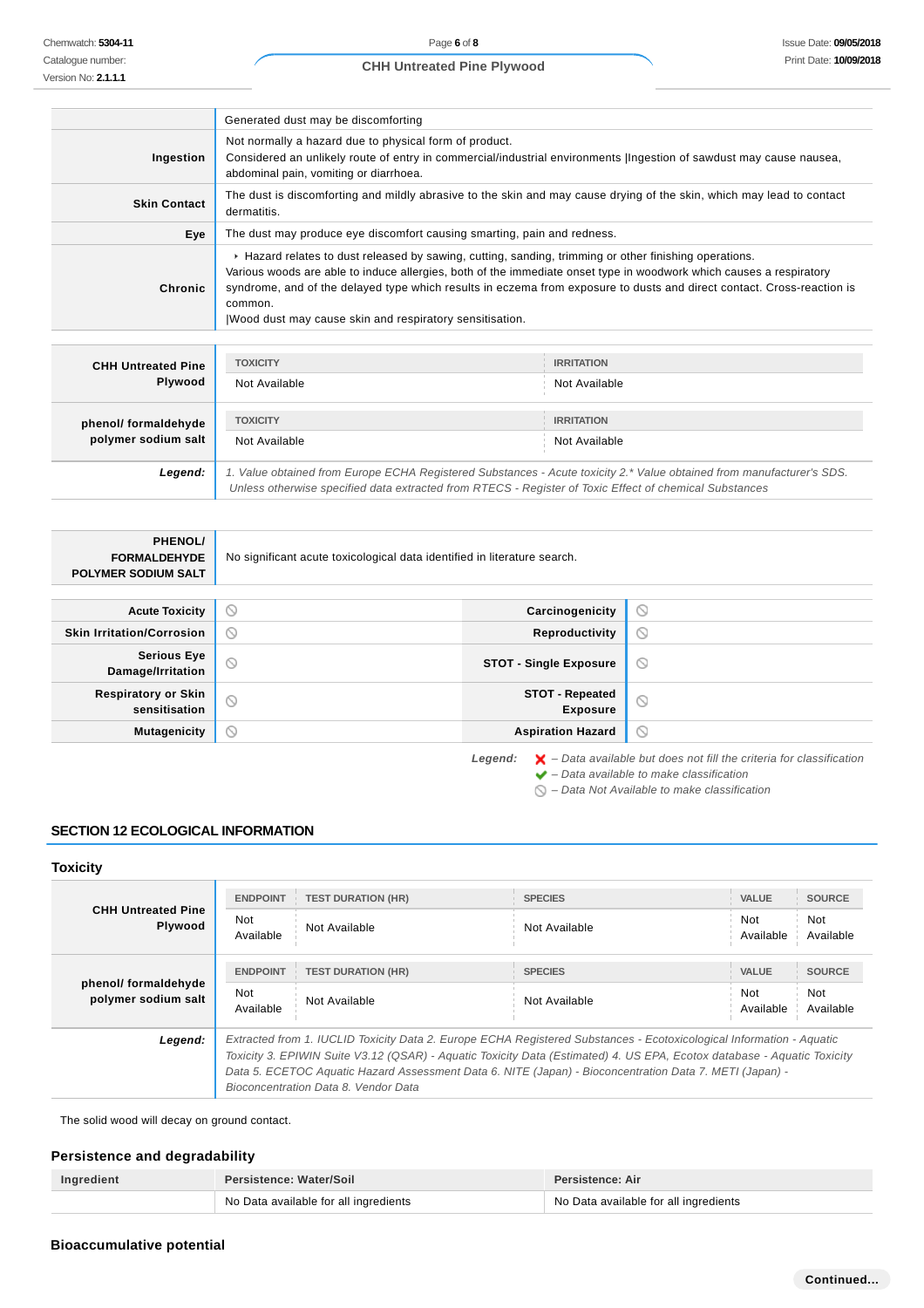Catalogue number: Version No: **2.1.1.1**

### **CHH Untreated Pine Plywood**

| Ingredient              | <b>Bioaccumulation</b>                |
|-------------------------|---------------------------------------|
|                         | No Data available for all ingredients |
|                         |                                       |
| <b>Mobility in soil</b> |                                       |
| Ingredient              | <b>Mobility</b>                       |

# **SECTION 13 DISPOSAL CONSIDERATIONS**

#### **Waste treatment methods**

| <b>Product / Packaging</b><br>disposal | ► Recycle wherever possible or consult manufacturer for recycling options.<br>• Consult State Land Waste Management Authority for disposal.<br>▶ Bury residue in an authorised landfill. |
|----------------------------------------|------------------------------------------------------------------------------------------------------------------------------------------------------------------------------------------|
|----------------------------------------|------------------------------------------------------------------------------------------------------------------------------------------------------------------------------------------|

Ensure that the hazardous substance is disposed in accordance with the Hazardous Substances (Disposal) Notice 2017

#### **Disposal Requirements**

Not applicable as substance/ material is non hazardous.

#### **SECTION 14 TRANSPORT INFORMATION**

#### **Labels Required**

| <b>Marine Pollutant</b> | <b>NO</b>      |
|-------------------------|----------------|
| ™GHEI‰                  | Not Applicable |

### **Land transport (UN): NOT REGULATED FOR TRANSPORT OF DANGEROUS GOODS**

No Data available for all ingredients

**Air transport (ICAO-IATA / DGR): NOT REGULATED FOR TRANSPORT OF DANGEROUS GOODS**

### **Sea transport (IMDG-Code / GGVSee): NOT REGULATED FOR TRANSPORT OF DANGEROUS GOODS**

# **Transport in bulk according to Annex II of MARPOL and the IBC code**

Not Applicable

### **SECTION 15 REGULATORY INFORMATION**

### **Safety, health and environmental regulations / legislation specific for the substance or mixture**

This substance is to be managed using the conditions specified in an applicable Group Standard

| <b>HSR Number</b> | <b>Group Standard</b> |
|-------------------|-----------------------|
| Not Applicable    | Not Applicable        |

### **PHENOL/ FORMALDEHYDE POLYMER SODIUM SALT(40798-65-0) IS FOUND ON THE FOLLOWING REGULATORY LISTS**

New Zealand Inventory of Chemicals (NZIoC)

# **Hazardous Substance Location**

Subject to the Health and Safety at Work (Hazardous Substances) Regulations 2017.

| <b>Hazard Class</b> | Quantity beyond which controls apply for<br>closed containers | Quantity beyond which controls apply when use occurring in<br>open containers |
|---------------------|---------------------------------------------------------------|-------------------------------------------------------------------------------|
| Not Applicable      | Not Applicable                                                | Not Applicable                                                                |

### **Certified Handler**

Subject to Part 4 of the Health and Safety at Work (Hazardous Substances) Regulations 2017.

| <b>Class of substance</b> | <b>Quantities</b> |
|---------------------------|-------------------|
| Not Applicable            | Not Applicable    |

Refer Group Standards for further information